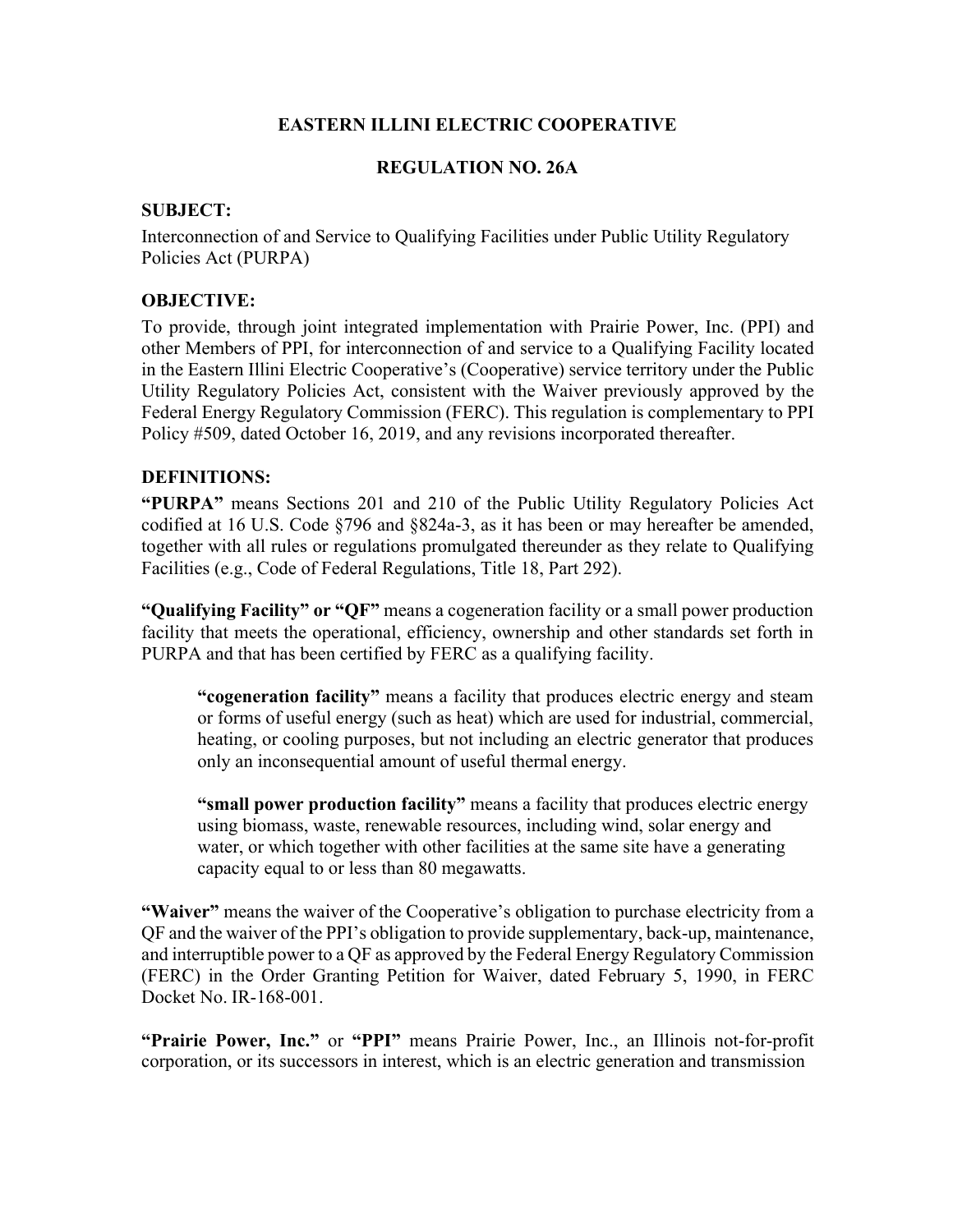cooperative of which the Cooperative is a Member, and from which, by contract, the Cooperative obtains its wholesale supply of electricity.

**"Interconnector"** means a member Member of the Cooperative that chooses to own, interconnect, and operate a Qualifying Facility in the Cooperative's service territory, whether connected directly to the Cooperative's electric distribution system or PPI's electric transmission system.

**"Nameplate Rating"** means the maximum alternating current electric energy production capability of a generator, deliverable to the effective metering point.

**"avoided costs"** means the incremental costs to PPI of electric energy or capacity or both which, but for the purchase from the eligible renewable electrical facility, the Cooperative would generate itself or purchase from another source, averaged over the billing period.

**"Generator Interconnection Agreement"** or **"GIA"** means an agreement and any associated procedures and processes governing the design, engineering, materials procurement, facility upgrades, construction, installation, ownership, safe and reliable operation, maintenance, protection, metering, costs and cost recovery, and any other matters related to the interconnection of an electric generation facility to the electric distribution or transmission system consistent with industry standards.

## **REGULATION:**

This regulation applies to Interconnectors who choose to own, interconnect, and operate a Qualifying Facility in the Cooperative's service territory, whether to the Cooperative's electric distribution system or PPI's electric transmission system.

This regulation does not apply to the delivery of electric energy by a Member to the Cooperative from an eligible renewable electric generation facility (EREGF) where the Member has been approved to deliver such electric energy under the Cooperative's Regulation No. 26 - Net Metering and Cooperative Purchase of Excess Member Owned Generation Capacity.

# **EVIDENCE OF QUALIFICATION:**

The Qualifying Facility is required to provide the Cooperative evidence of status of the existing or proposed facility, demonstrated in accordance with the provisions of PURPA and the requirement to concurrently serve a copy of any filing on the electric utility with which the QF expects to interconnect, transmit or sell electric energy to, or purchase supplementary, standby, back-up or maintenance power from. Required evidence should consist of either:

- A. Self-certification by the Interconnector, or its representative, by properly completing Federal Energy Regulatory Commission (FERC) Form No. 556 and – if required - filing that form with FERC; or
- B. In lieu of self-certification, the Interconnector, or its representative may obtain FERC certification that the facility is a Qualifying Facility.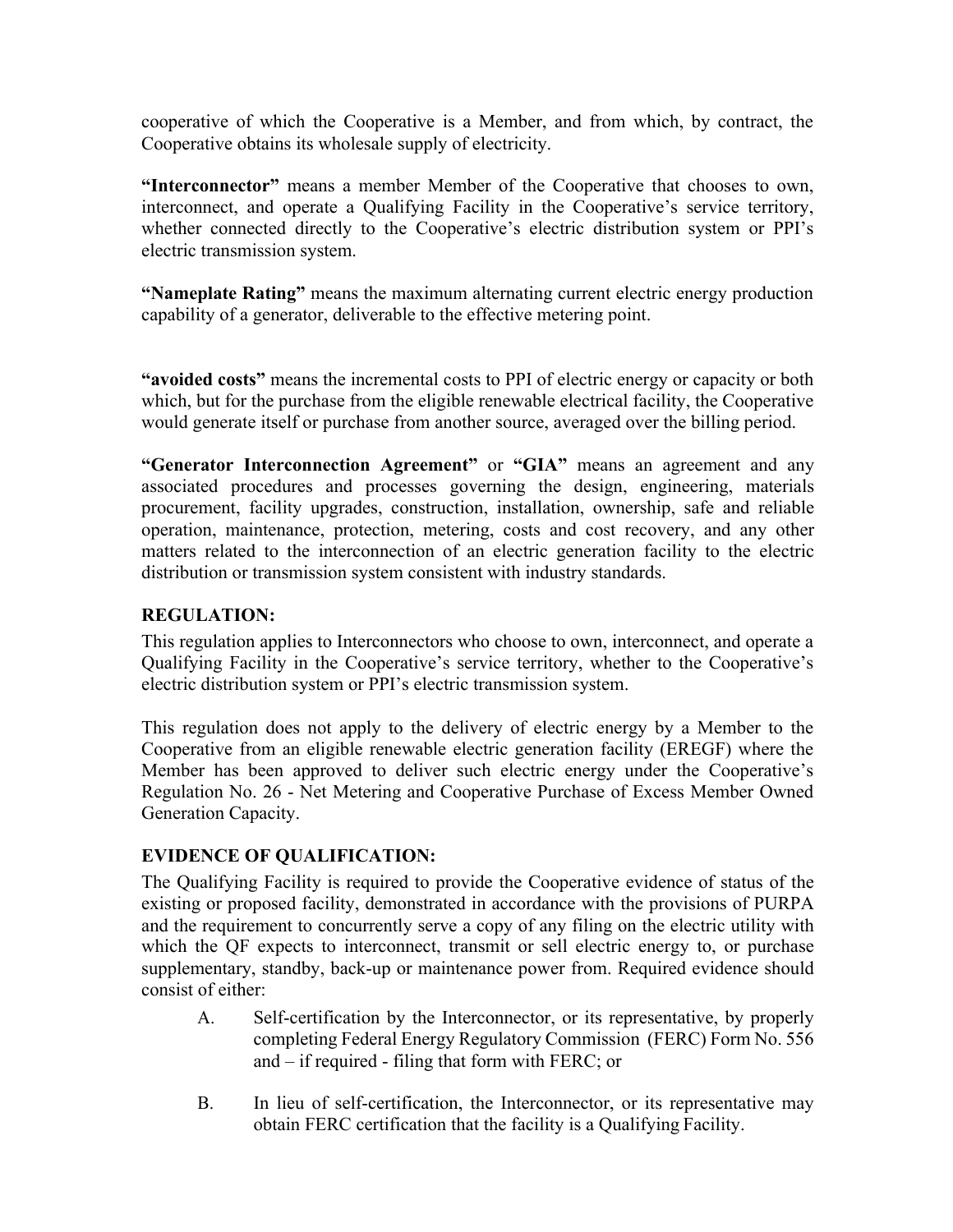### **PROVISIONS:**

- A. Consistent with the Waiver:
	- a. The Cooperative and PPI agree to interconnect with any QF requesting interconnection;
	- b. The Cooperative shall make available to the QF, upon request, supplementary, back-up, maintenance, and interruptible power at rates that are nondiscriminatory, just and reasonable, and in the public interest;
	- c. PPI maintains the obligation to purchase power from a QF which the Cooperative would otherwise be required to purchase. The QF will not be subject to duplicate interconnection charges or additional fees as a result of PPI's purchase of power; and,
	- d. A QF interconnecting directly to the Cooperative's electric distribution system will not be subject to charges for wheeling power to PPI across such distribution lines.
- B. Interconnection:
	- a. The Interconnector must be or become a Member of the Cooperative.
	- b. If a QF of any Nameplate Capacity is to be interconnected with the Cooperative's electric system, the Interconnector and the QF shall at all times comply with the provisions, obligations, and requirements of the Cooperative's Regulation No. 27 (Interconnection and Parallel Operation of Distributed Generation).
	- c. If the QF has a Nameplate Capacity of more than 100 kilowatts and is to be interconnected with the Cooperative's electric system, the Cooperative shall facilitate communications between the Interconnector and PPI to enable the Interconnector to enter into an additional interconnection agreement with PPI.
	- d. If a QF of any Nameplate Capacity is to be interconnected with PPI's electric system, the Cooperative shall facilitate communications between the Interconnector and PPI.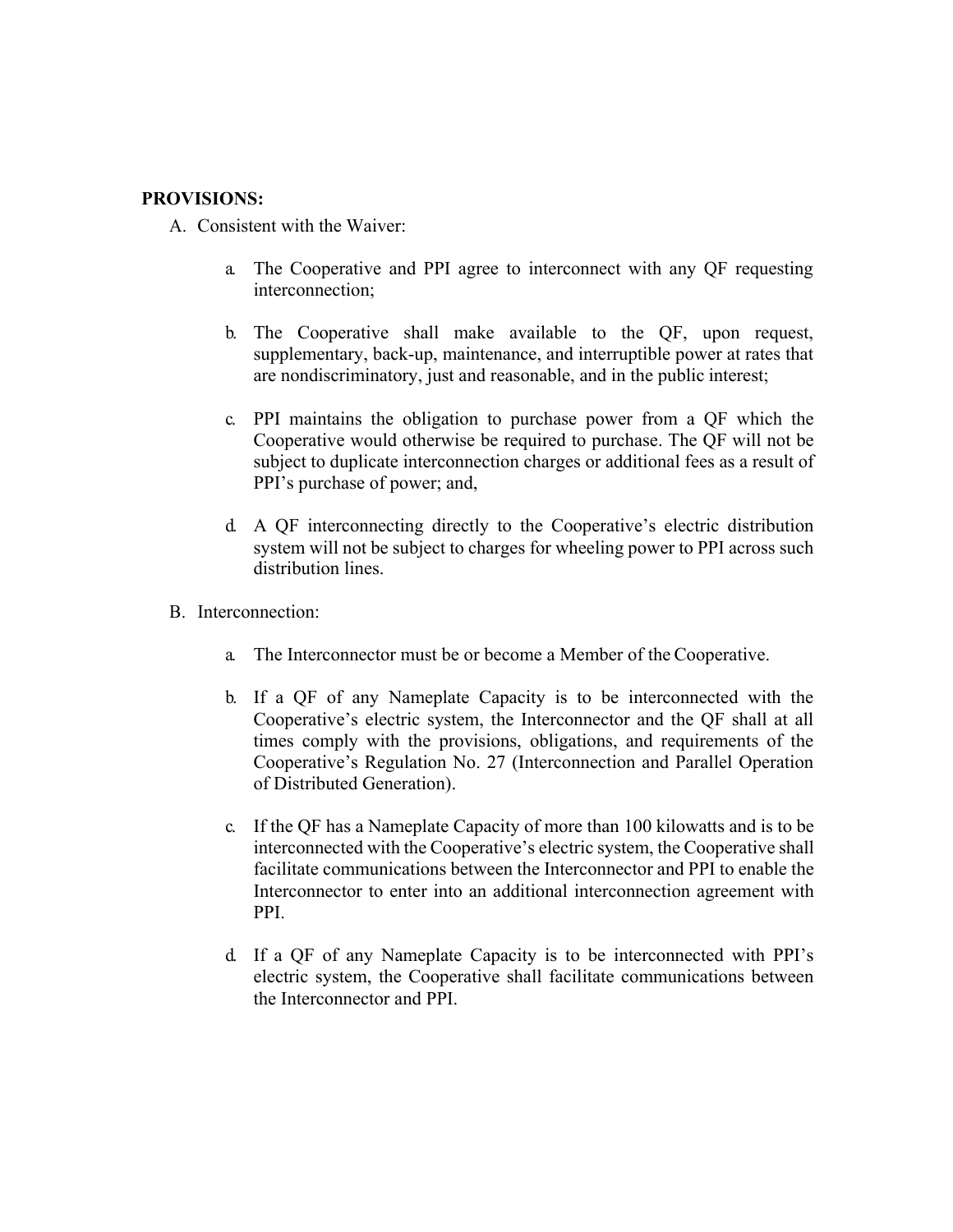- e. With any interconnection, system impacts to the Cooperative's electric system, PPI's electric system, and other electric systems or facilities will be considered. The results of such system impact studies may cause the Interconnector to become subject to additional requirements and costs.
- C. Purchases from the Qualifying Facility
	- a. PPI and/or the Cooperative may assess a monthly service and administration charge, and a monthly operation and maintenance charge to the Interconnector, as set forth in the applicable interconnection agreement.
	- b. The purchase of electric energy and electric capacity (if any) from the Interconnector, or its representative, shall be:
		- i. limited to those who have executed an agreement (Service Contract) with PPI;
		- ii. made in accordance with PPI's Policy #509, which may be amended from time to time, and shall be made available by the Cooperative upon request; and
		- iii. in relation to the Interconnector's option provided herein, based on the avoided cost of the PPI system calculated at the time of delivery, unless paid pursuant to a legally enforceable obligation for the delivery of energy or capacity as provided for in PURPA, federal regulation 18 CFR 292.304(d).
	- c. In the absence of alternative payment arrangements between PPI and the Interconnector, or its representative, compensation for the delivery of electric energy and capacity from the QF will be, at the Interconnector's sole option, either:
		- i. Standard QF: Payment of avoided cost, coupled with an assessment for monthly metering service, administration, operation, and maintenance charges by PPI; or,
		- ii. Waived QF: No payment of avoided cost, nor an assessment of monthly metering service, administration, operation, and maintenance charges by PPI; available only to QFs with a Nameplate Capacity of 100 kilowatts or less.
	- d. Any service, administration, operation, and maintenance charges levied by PPI shall be the direct responsibility of the Interconnector.